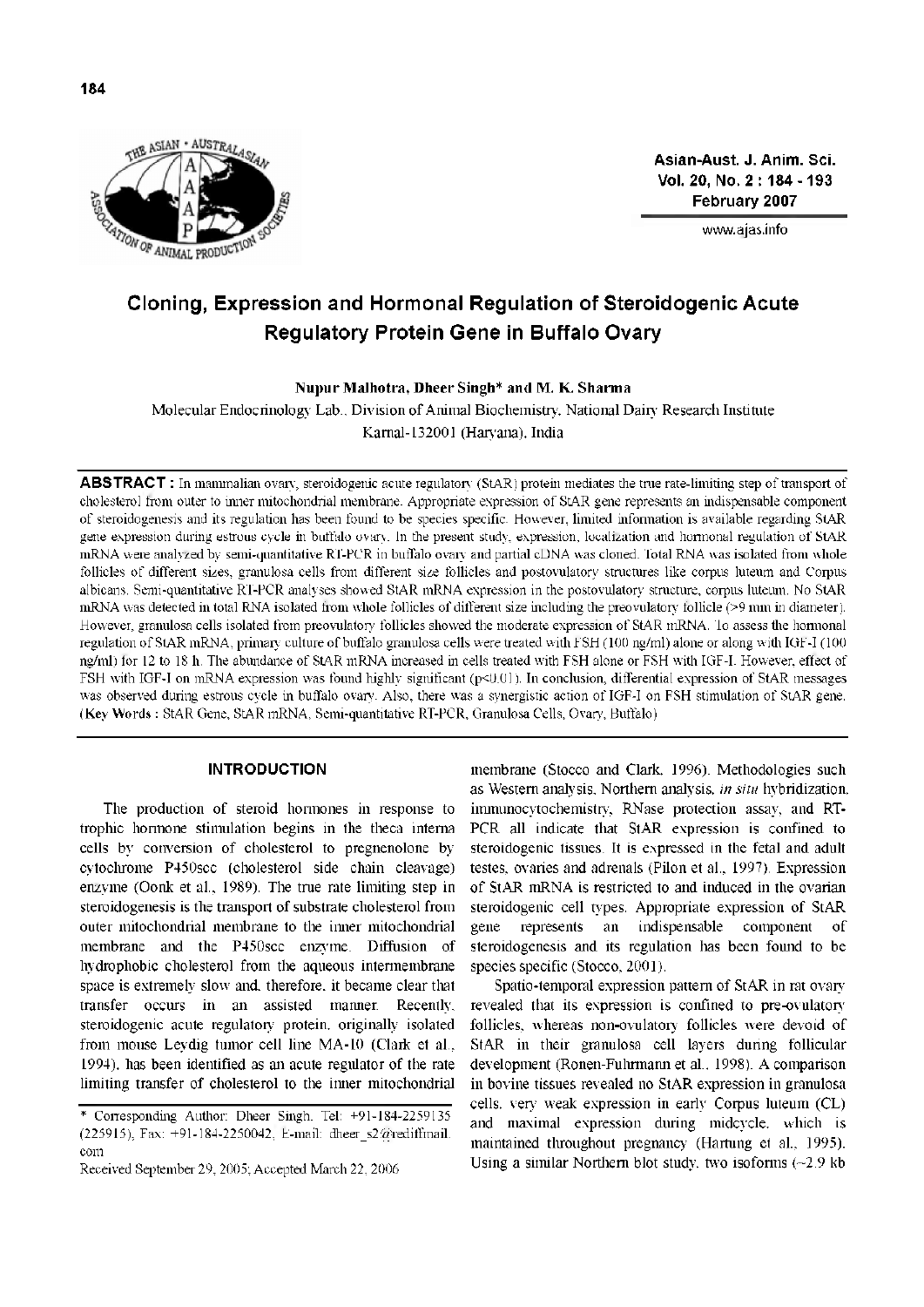and 〜1.8 kb) of StAR mRNA were detected in bovine CL, theca and granulosa cells (Pescador et al., 1996). Studies on human ovary including *in situ* hybridization, histochemistry defined the cellular localization of StAR mRNA. Its expression was limited to thecal cells of preovulatory follicles and luteinized granulosa and theca cells of CL (Kiriakidou et al., 1996). Pollack et al. (1997) employed immunostaining to reveal similar results with occasional staining of granulosa cells; whereas antral follicles stained intensely in the thecal layer. Corpora albicans was not stained at all. Granulosa cells also revealed StAR mRNA transcripts of about 3.6 and 1.6 kb in rat ovary (Minegishi et al., 2000). Consistent study by Luigi Devoto et al. (2001) confirmed an increased expression of StAR in early and mid luteal phase CL through real time quantitative RT-PCR. In early studies, it was demonstrated that hormonestimulated steroid synthesis was accompanied by rapid increase in StAR mRNA levels (Clark et al., 1995), since trophic hormone stimulation usually results in a rapid increase in intracellular cAMP. The role of cAMP in the regulation of StAR was investigated and found to have a positive and rapid effect (Sugawara et al., 1996, 1997; Caron et al., 1997; LaVbie et al., 1999). In recent years, the factors belonging to families of insulin and insulin-like growth factor, i.e., IGF-I, have been found to play a central role in intraovarian regulation of follicular development in a species specific manner (Adashi et al., 1985). Ovarian follicles synthesize IGF-I and IGF-II (Hammond et al., 1991; Spicer et al., 1995). Studies with rat, sheep and cattle showed that FSH alone or in synergy with other factors inhibit apoptosis (Palumbo et al., 1994; Jolly et al., 1994, 1997) and stimulated steroidogenesis in cultured granulosa cells (Chun et al., 1994; Silva et al., 2000).

In a study on luteinized porcine granulosa cells (Pescador et al., 1997), it was seen that FSH elevated both StAR and P450scc messages in a dose-dependent manner over 6 h and continually stimulated over 24 h. A partial porcine StAR cDNA generation by RT-PCR of 280 bp reflected the synergistic steroidogenic stimulation by two intrafollicular regulators (Balasubramanian et al., 1997). IGF-I stimulated FSH induced StAR expression up to 6-fold though treatment with FSH or IGF-I alone had a small but consistent stimulatory effect in porcine granulosa cells up to 1.6 and 2.7 fold, respectively. In a similar study by LaVbie (1999), FSH alone significantly stimulated StAR promoter activity in a dose-dependent manner. IGF-I had no effect by itself, yet significantly augmented FSH-stimulated StAR promoter activity. A preliminary study comparing the responses of P450scc and StAR gene in undifferentiated rat ovarian granulosa cells treated for 44 h with FSH and IGF-I revealed that IGF-I only modestly improved the effect of FSH on StAR mRNA (Eimerl and Orly, 2002). IGF-I alone had no effect. Effect of FSH on follicular development, granulosa cell apoptosis and steroidogenesis was mediated by IGF-I in the goat ovary (Yuansong et al., 2003). Our recent study demonstrated that formation of high molecular weight complexes of GATA-4 and C/EBP beta within porcine StAR gene promoter was increased in granulosa cell nuclear extracts by treatment with FSH alone and was enhanced with the combination of FSH and IGF-I at 2 to <sup>3</sup> h of treatment (LaVbie et al., 2004). However, least information is available regarding StAR gene in buffalo ovary. Therefore, the present study was carried out to understand the expression, localization and hormonal regulation of StAR gene during estrous cycle in buffalo ovary by determining the expression of mRNA encoding StAR protein during estrous cycle and studying the effect of FSH alone or along with IGF-I on StAR gene expression in cultured granulosa cells.

## **MATERIALS AND METHODS**

**C lection of ovaries, is ation, classification of wh e follicles and tissues from ovaries and total RNA isolation**

Buffalo ovaries at random stages of estrous cycle were obtained from slaughter house and processed for isolation and characterization of follicles and tissues as per our previous report (Vinze et al., 2004). Total RNA was isolated using TRI reagent (Molecular Research Centre, Inc. #TR-118) as per the manufacturer's instructions. Identical procedures were followed for the extraction of the total RNA from whole tissues, isolated cells and cell culture monolayer, except that the whole tissues were homogenized and not the cellular lysates. The final RNA pellet was air dried and re-suspended in sterile water (sH<sub>2</sub>O). RNA purity was determined by evaluating  $A_{260}/A_{280}$  ratio. Total RNA with the ratio values greater than 1.7 or 1.8 were considered as deemed acceptable for subsequent procedure and was stored at -70°C. Integrity of RNA preparation was evaluated using agarose gel electrophoresis by denaturation of RNA with DMSO and glyoxal (Sambrook et al., 1989).

## **Reverse transcription-polymerase chain reaction (RT-PCR)**

RT-PCR was performed using M-MuLV RT-PCR Kit (Bangalore Genei Pvt. Ltd., Bangalore, India; #KT74) as per the manufacturer's instructions. Briefly, to sterile DNA/ RNA/pyrogen free microfuge tube (Labware Scientific Inc.,  $\#PCR-02N$ , 1 µg of RNA sample was taken and diluted to 9  $\mu$ l with sH<sub>2</sub>O. Then added 1  $\mu$ l of random hexamer and a brief spin was given. Solution was incubated at 65°C for 10 min in a thermocycler (Biometra) and thereafter a brief spin was given and following reagents were added in the order. <sup>1</sup>  $\mu$ l RNase inhibitor, 1  $\mu$ l of 0.1 M DTT, 4  $\mu$ l of 5x RT buffer,  $2 \mu$ l of 30 mM dNTP mix, 0.5  $\mu$ l of M-MuLV RT enzyme and sH<sub>2</sub>O to bring the reaction volume to 20  $\mu$ l. This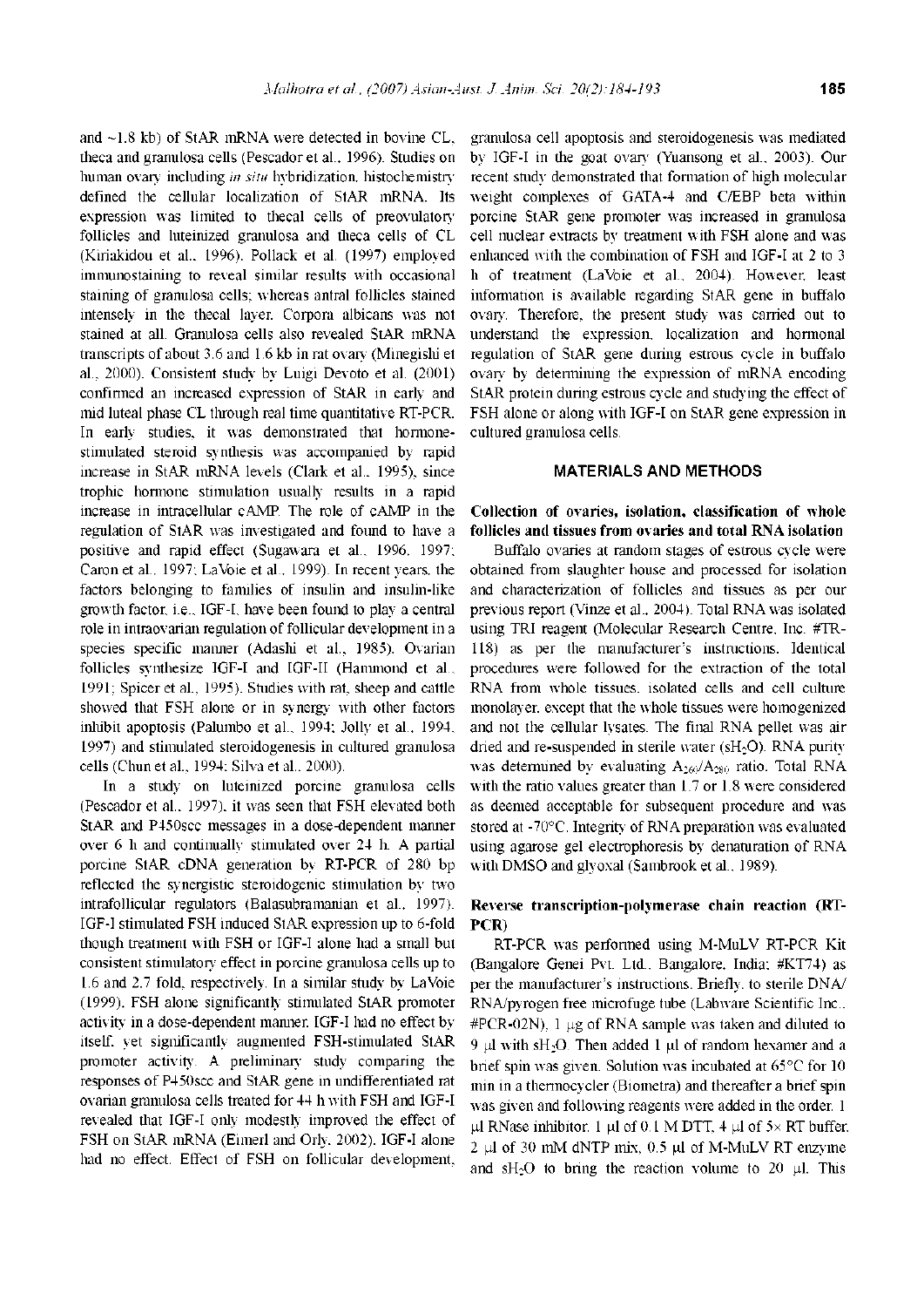| Primer name            | Primer sequence                | Length $(bp)$ | GC (%) | $\text{Im}(^{\circ}\text{C})$ | Product size (bp) |
|------------------------|--------------------------------|---------------|--------|-------------------------------|-------------------|
| StAR upstream          | 5 TCTTCTTGGTTCTCAGCTGGAAGAC 3  | 25            | 48.0   | 572.                          | 307               |
| StAR downstream        | 5 CITCTGCAGGATCTTGATCCTTCTTG 3 | 25            | 44.0   | 55.6                          |                   |
| <b>B-Actin forward</b> | 5' CGTGGGCCGCCCTAGGCACCA 3'    | 21            | 76.0.  | -64.6                         | 243               |
| $\beta$ -Actin reverse | 5' TTGGCCTTAGGGTTCAGGGGGG 3'   | 22            | 63.6   | -60.7                         |                   |

**Table 1.** Details of primers used

solution was mixed, spun and placed in thermocycler and the reaction was carried out at 37°C for <sup>1</sup> h, followed by 95°C for 5 min and reaction was stopped at 4°C. After incubation, tubes were given a brief spin and were quickly placed on ice. For amplification of cDNA, the following PCR components were added to a DNA/RNA/pyrogen free PCR tube: 2  $\mu$ l of cDNA product, 5  $\mu$ l 10x assay buffer for Taq polymerase, 1  $\mu$ l of 30 mM dNTP mix, 1  $\mu$ l of 10  $\mu$ M upstream primer,  $1 \mu$ l of 10  $\mu$ M downstream primer, 1  $\mu$ l of Taq polymerase enzyme  $(1 \text{ U}/\mu\text{l})$  and sH $\text{-}$ O to bring the reaction volume to 50 µl. PCR reactions were performed in the thermocycler under following cycle conditions: 95°C for 2 min, followed by 35 cycles of 95°C for <sup>1</sup> min, annealing temperature (Table 1) for 30 sec, and 72°C for <sup>1</sup> min. A 7 min final extension at 72°C was performed following last cycle. In present case, the annealing temperature was averaged at 58°C. The primers used are mentioned in Table 1.

#### **G electrophoresis of PCR products**

RT-PCR product samples were visualized by 1-2% agarose gel electrophoresis. Gel photographs were taken with a digital camera using an orange filter (Olympus, C3030 zoom).

#### **Cloning and sequencing ofPCR-Product**

The RT-PCR products were sub-cloned into the pCR II vector using TA cloning kit (Cat# 2060; Invitrogen, San Diego, CA, USA) and transformed into competent  $INV $\alpha$ F'$ strain of *Escherichia coli* as per the manufacturer's instructions. The nucleotide sequence of the product was confirmed by an automated sequencer (DNA sequencing service, Bangalore Genei, Bangalore, India). Two separate tissue preparations pooled from three or more animals were analyzed and independently sequenced to confirm reproducibility.

# **Standardization of PCR condition for semi-quantitative PCR**

*Optimization of primer concentration* : In order to determine optimum concentration of primer for appropriate expression of desired and control genes, varying concentration of primer was used in standard PCR amplification as described above. Each primer was used in the concentration range of  $0.05$  to  $0.25$   $\mu$ M. Lower concentration may be limiting in which case the amplification could not be quantitated, whereas higher concentration may leave large amount of unused primer, which could give rise to non-specific amplification product.

*Determination ofMgCl<sup>2</sup> concentration* : Determination of optimal concentration for each primer set was performed using different MgCl<sub>2</sub> concentrations in the PCR reaction conditions (as described above) and by adjusting water volume. Consequently,  $1.0$ ,  $1.5$ ,  $2.0$  and  $3.0$  mM MgCl<sub>2</sub> concentrations were tested. Products were run on an agarose gel to choose the condition that give highest yield and specificity.

*Determination ofcycling parameter* : Standard program comprised a cycle of 2 min at 95°C, followed by 95°C at <sup>1</sup> min, 58°C for 30 sec, <sup>1</sup> min at 72°C for varying cycles, i.e. 20, 25, 30 and 35. Optimization of StAR expression was done by varying above cycle numbers in order to choose the condition giving the highest yield.

*Control for competition* : To determine whether the selected conditions are suitable for semi-quantitative PCR (StAR with  $\beta$ -actin and StAR with glyceraldehyde 3phosphate dehydrogenase) at the same time, a competition control was performed by amplifying same sample and at same time, through internal control as  $\beta$ -actin and both set together. Samples were run on the same agarose gel for quantitation and competition was detected. Different reaction conditions were tested as described in results and discussion.

## **Granulosa cell culture**

The granulosa cells were isolated from medium and large ovarian follicles as described earlier. Cells were washed at least three times with bicarbonate buffered MEM with antibiotics (plain media, pH 7.2) before culture. After washing granulosa cell pellet was suspended in 1.0 ml plain media. The number of viable cells among purified granulosa cells was studied by trypan blue dye exclusion test. Approximately  $8 \times 10^6$  viable granulosa cells were plated in a six-well culture plate (Costar Corporation, Cambridge, USA) using plain media, pH 7.2 and 3% fetal bovine serum (FBS) (Sigma #F7524) to permit cell anchorage. Cells were allowed to attach to culture dish for 24 h at  $37^{\circ}$ C at  $5\%$  CO<sub>2</sub>. Monolayer was maintained in about 2.0 ml per well media containing serum in a water jacketed CO<sub>2</sub> incubator (Nuaire, USA) for about one day. After 24 h of cell culturing in FBS, cells were observed under inverted microscope (Olympus CK2) for cell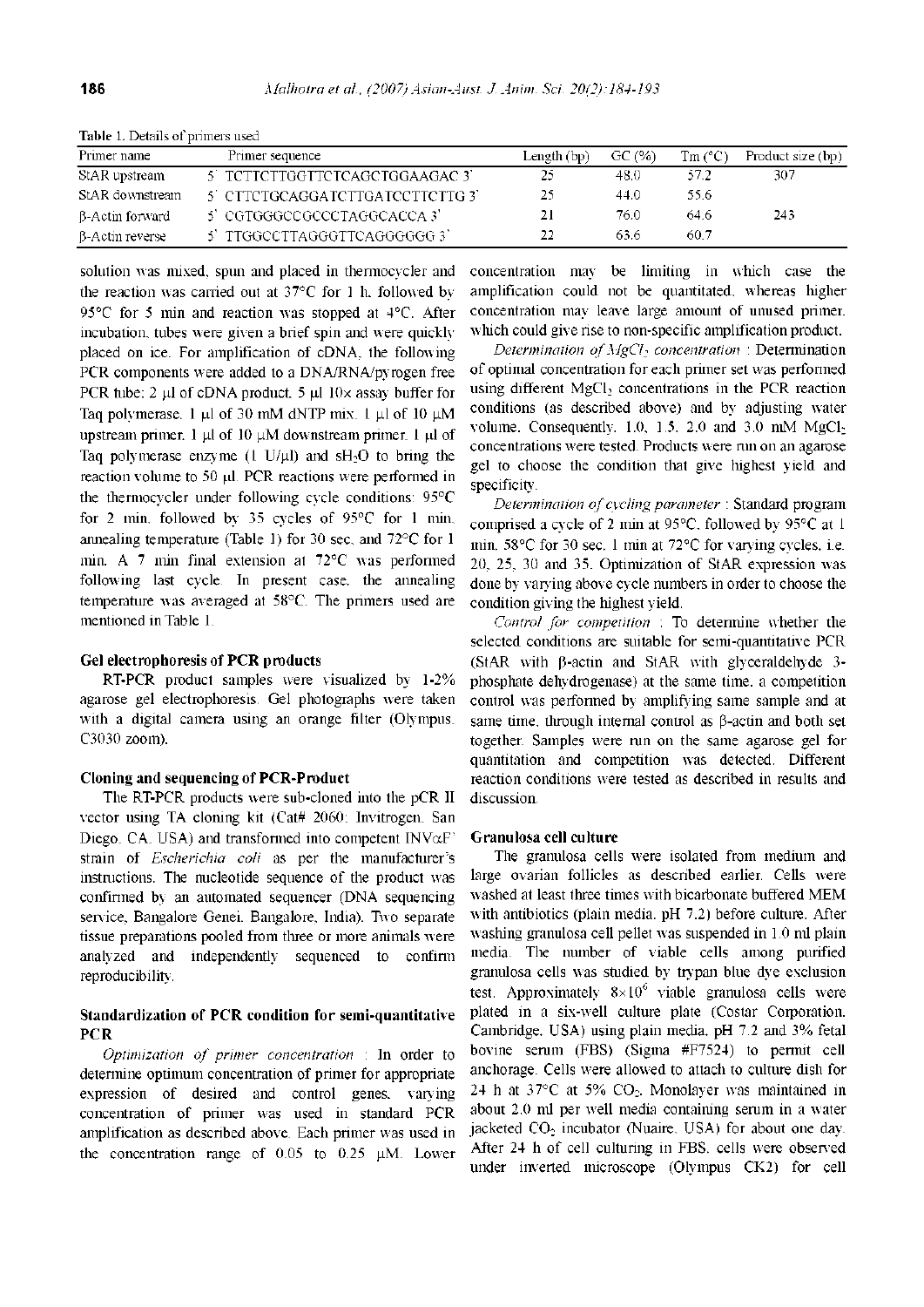

**Figure 1.** Effect of primer concentration on StAR gene amplification: PCR was performed in  $1.5$  mM MgCl<sub>2</sub> concentration at 58°C (annealing temperature for StAR) and 60°C for 30 cycles with increasing concentration of primers from 0.05  $\mu$ M to 0.25  $\mu$ M. No amplification of StAR was detected at a primer concentration of 0.05 um. Expression of StAR mRNA increased from 0.10  $\mu$ M to 0.25  $\mu$ M while there was no significant change in expression of  $\beta$  actin from 0.05  $\mu$ M to 0.25  $\mu$ M primer concentrations.

attachment and viability. MEM containing FBS was removed and the cells were washed with plain media. A concentration of 100 ng/ml recombinant IGF-I (Sigma, #I3769) alone and 100 ng/ml IGF-I with 100 ng/ml FSH (0- 17 potent, NIADDK) was prepared in plain media and the cells were treated for 12 to 18 h. Plain media was replaced by 2 ml of MEM containing IGF-I in some wells, while in some plain media containing IGF-I and FSH was added. To remaining wells, considered as control 2.0 ml of plain media was added and the plates were kept for incubation at  $5\%$  CO<sub>2</sub> for a minimum period of 12 h. After 12 to 18 h of treatment, cells were observed under microscope for growth and viability. Suspended media was removed and cells were extracted with 1.0 ml of TRI reagent. Total RNA was isolated from this cellular homogenate as described earlier.

#### **Statistical analysis**

Statistical analysis was performed using SYSTAT software.

# **RESULTS**

## **Effect of primer concentration**

Figure 1(a) represents the electrophoretic profile of amplification of StAR gene with increasing primer concentration from 0.05 to 0.25  $\mu$ M. 0.05  $\mu$ M showed no amplification of StAR gene, while  $0.1$   $\mu$ M primer concentration showed a light intensity band corresponding to 307 bp, representing the amplified StAR gene. Thereafter, expression pattern of StAR mRNA increased consistently from 0.2 to 0.25  $\mu$ M. The primer concentration of 0.2  $\mu$ M for StAR amplification was considered as optimal. In a



**Figure 2.** Determination of exponential range for amplification of StAR: The analysis was performed in varying cycle number from 20 to 35 in 1.5 mM MgCl**<sup>2</sup>** concentration at 58°C (annealing temperature). The intensity of amplification product increased from 25 to 30 and reached a plateau at 35. No StAR mRNA was detected upto 20 cycles.



Figure 3. Control for competition between StAR and  $\beta$ -actin amplification: Reactions were performed at 58°C (annealing temperature) for 30 cycles with varying MgCl<sub>2</sub> concentration for amplification of both StAR and  $\beta$ -actin genes. 1.0 mM MgCl<sub>2</sub> concentration showed that primers for StAR compete off with  $\beta$ actin primers. Increase in MgCl<sub>2</sub> concentration to 1.5 mM eliminate the competition i.e. intensity of StAR band increased with increase in MgCl<sub>2</sub> concentration. At 3.0 mM concentration, amplification of both StAR and  $\beta$ -actin genes were found optimum with both the bands of equal intensity.

similar manner, the house-keeping gene,  $\beta$ -actin was amplified using different primer concentration. Since the annealing temperature for each set of primer was different, accordingly changes were made in standard amplification parameters for PCR. Figure 1(b) represents the electrophoretic pattern of amplified  $\beta$ -actin gene, using different primer concentrations. Results showed a 243 bp amplification product at all concentrations and intensity of amplification consistently increased from 0.05 to 0.25  $\mu$ M primer concentration.

## **Exponential range or effect of cycle number on amplification**

It is well known that amplification under PCR is initially exponential but reaches a plateau when activity of enzyme declines and when any of the reagents become limiting in the reaction mixture. At plateau, RNAs initially present at high level may give products of equal intensity to low abundant RNAs. In the present study, the number of cycles ranging from 20 to 35 was tested. Figure 2 showed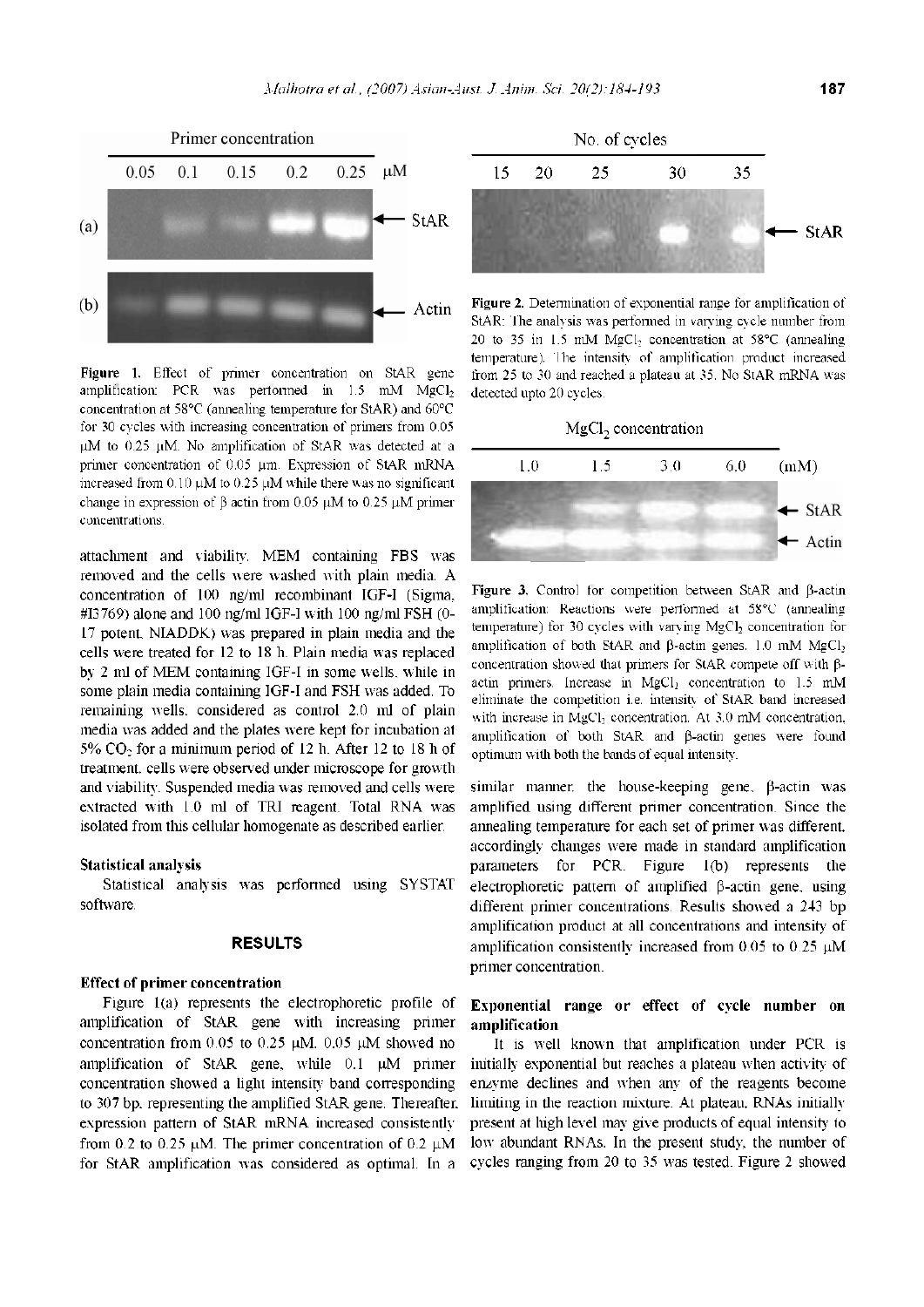(a) 45 1  $1516$  30 31 **Buffalo** TCTTCTTGGTTCTCA GCTGGAAGACCCTCT CTACAGCGACCAAGA **Bovine** TCTCCTAGGTTCTCA GCTGGAAGACCCTCT CTACAGCGACCAAGA **Sheep** TCTCCTAGGTTCTCA GCTGGAAGACTCTCT CTACAGCGACCAAGA **Porcine** TCTTCTTGGTTCTCA GCTGGAAGACACTCT CTACAGTG ACCAAGA **Human TCTACTCGGTTCTCG GCTGGAAGAGACTCT CTACAGTGACCAGGA**<br>00<br>00 46 60 61 75 76 o٥ **Buffalo** GCTGGCTTATATCCA GCAGGGAGAGGAGGC CATGCAGAGGGCCCT **Bovine** GCTGGCCCATATCCA GCAGGGAGAGGAGGC CATGCAGTGGGCCCT **Sheep GCTTGCC TATATCCA GCAGGGAGAGGAGGC CATGCAGAGGGCCCT Porcine TCTGGCCTATATCCA GCAGGGAGAGGAGGC CATGCAGAGGCCGCT Human** GCTGGCCTATCTCCA GCAGGGGGAGGAGGC CATGCAGAAGGCCTT 91 105 106 120 121 135 Bovine GGGCATCCTCAAAGA CCAGGAGGGCTGGAA GAAGGAGAGCCGGCA Sheep GGGCATCCTC AAAGA CCAGGAGGGCTGGAA GAAGGAGAGCCGGCA Porcine GGACATCCTCAGCAA CCAGGAGGGCTGGAA GAAGGAGAGCCCGCA Human GGGCATCCTTAGCAA CCAAGAGGG CTGGAA GAAGGAGAGTCAGCA 136 150 151 165 166 Buffalo GGCCAATGGGGACGA GGTGCTGAGTAAAGT GATCCCTGACGTGGG Bovine GGCCAATGGGGACGA GGTGCTGAGTAAAGT GATCCCTGACGTGGG Sheep GGTCAATGGGGACGA GGTGCTGAGTAAAGT GATCCCTGACGTGGG Porcine GGAGAATGGGGACGA GGTGCTGAGTAAAGT GATCCCAGATGTGGG Human GGACAATGGGGACAA AGTGATGAGTAAAGT GGTCCCAGATGTGGG 181 195 196 225 210211 Buffalo CAAGGTGTTCCGGTT GGAGGTGGTGGTGGA CCAGCCCATGGAGAG Bovine CAAGGTGTTCCGGTTGGAGGTGGTGGTGGA CCAGCCCATGGAGAG Sheep CAAGGTGTTCCGGTTGGAGGTGGTGGTGGACCAGCCCATGGAGAG Porcine CAAGGTGTTCCGGCT GGAGGTGGTGGTGGA CCAGCCCATGGAGAG Human CAAGGTGTTCCGGCT GGAGGTCGTGGTGGA CCAGCCCATGGAGAG 226 240 241 255 256 270 Buffalo GCTTTATGAAGAGCT TGTGGAGCGCATGGA AGCCATGGGCGAGTG Bovine GCTTTATGAAGAGCT TGTGGAGCGCATGGA GGCCATGGGCGAGTG Sheep GCTTTATGAAGAGCT TGTGGAGCGCATGGA GGCTATGGGCGAGTG Porcine GCTTTATGAAGAGCT TGTGGAGCGCATGGA GGCCATGGGCGAGTG Human GCTCTATGAAGAGCT CGTGGAGCGCATGGA AGCAATGGGGGAGTG 271 285 286 300 301 Buffalo GAATCCCAATGTCAA GAAGATCAAGATCCT GCAGAAG 307 Bovine GAATCCCAATGTCAA GGAGATCAAGGTCCT GCAGAAG 307 Sheep GAACCCCAGTGTCAA GGAGATCAAGGTCCT GCAGAAG 307 Porcine GAACCCCAGTGTCAA GAAGATCAAGATCCT GCAGAAG 307 Human GAACCCCAATGTCAA GGAGATCAAGGTCCT GCAGAAG 307

#### $(b)$

## LLGSQLEDPLYSDQELAYIQQGEEAMQRALGILKDQEGWKKESRQANGDEVLS KVIPDVGKVFRLEVVVDQPMERLYEELVERMEAMGEWNPNVKKIKILQK

Figure 4. (a) Sequences of partial StAR cDNA from the buffalo ovary are compared with corresponding cDNA sequences of the same regions of bovine (ACCESSION No. Y17259, S 79908), porcine (ACCESSION No. NM\_213755), sheep (ACCESSION No. NM 001009243), Human (ACCESSION No. AY 411003) and variant sequences are shown (dark). The numbers refer to the position of the nucleotide. The nucleotide sequence of PCR product was 307 nucleotide in length and possessed 98%, 96%, 94%, and 89% homology with the sequence of bovine, sheep, porcine, and human StAR gene, respectively. (b). Amino acid sequences coded by partial StAR cDNA from the buffalo ovary.

that there was increase in StAR mRNA expression from cycle number 20 to 35. The amplification reached a plateau at 35 cycles. Therefore, in exponential phase 30 cycles were selected as an optimal amplification cycle number.

## Competition analysis with different sets of primers

Magnesium chloride is an essential factor for Taq polymerase function, but the efficiency of amplification with specific primers is strictly sequence dependent. In a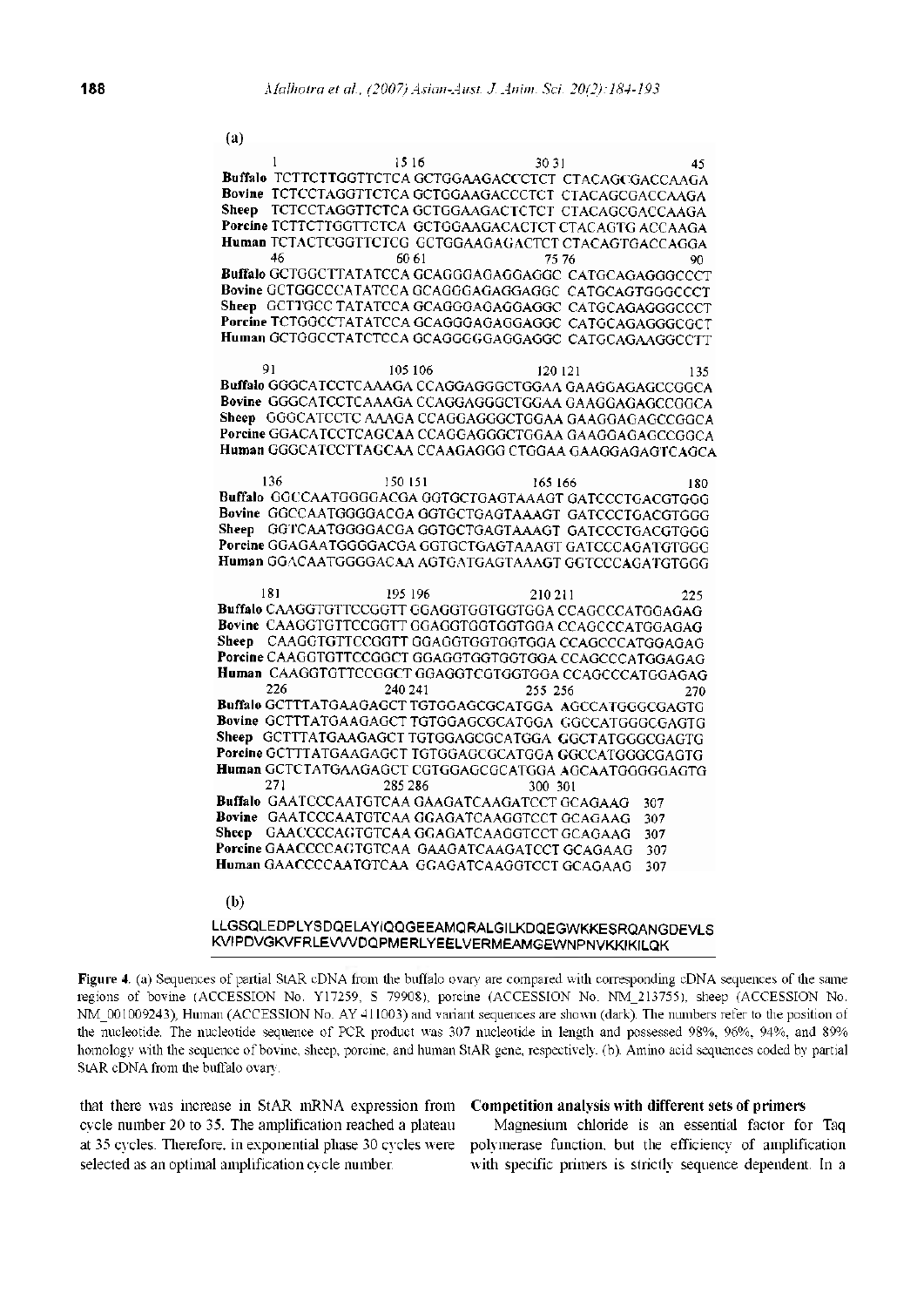

**Figure 5.** Expression of StAR mRNA during estrous cycle: PCR was carried out in 3.0 mM MgCl<sub>2</sub> concentration at 58°C (annealing temperature) for 30 cycles. Upper band represents StAR mRNA while lower bands showing a consistent expression of  $\beta$ -actin gene as a control. No expression was observed in lanes 2, 3 and 4, which represent RNA from whole follicles small, medium and large, respectively and in lane 5, which represents amplified DNA of corpus albicans. RNA sample from corpus luteum showed StAR expression (lane 4). Experiments were repeated at least three times.

competition analysis performed to assess amplification qualitatively for both StAR and control gene together, cDNA was amplified with different concentration of MgCl<sub>2</sub>. StAR cDNA was not amplified at  $1.0$  mM MgCl<sub>2</sub> concentration (Figure 3). An optimal amplification was found in  $3.0 \text{ mM MgCl}_2$  concentration.

# **Sequencing of StAR specific RT-PCR product subcloned into the PCR II vector**

The nucleotide sequence of the StAR specific RT-PCR product from buffalo ovary was determined and was compared with reported sequences of bovine, procine, sheep and human StAR (Figure 4). The nucleotide sequence of PCR product was 307 nucleotides in length and possessed 98%, 96%, 94% and 89% homology with the sequence of bovine, sheep, porcine and human StAR gene, respectively.

#### **Localization of StAR expression during estrous cycle**

Figure 5 showed the expression pattern of StAR mRNA from antral follicles of different size, corpus luteum and corpus albicans. No detectable StAR mRNA expression was observed in whole follicles (small, medium and large) as represented in Figure 6. However, there was a significant high expression in corpus luteum. Corpus albicans, on the other hand, showed no StAR message. Expression of StAR mRNA in granulosa cells isolated from different size antral follicles has been shown in Figure 5. StAR gene was expressed in granulosa cells from antral follicles greater than 9 mm in diameter (preovulatory). However, StAR message was not detected in granulosa cells from small and medium sized follicles. In both sets of above experiments, expression of control gene was consistent.



**Figure 6.** Expression of StAR mRNA in granulosa cells isolated from different follicles: The reaction was carried out in 3.0 mM MgCl**<sup>2</sup>** concentration 58°C (annealing temperature) for 30 cycles. Upper band represents the StAR mRNA and the lower bands represent amplification of p-actin as the control gene. StAR mRNA expression was localized to granulosa cells isolated from large follicles (preovulatory, lane 3). Lane <sup>1</sup> and lane 2 represent RNA isolated from granulosa cells of small and medium follicles respectively. Experiments were repeated at least three times.

# **Effect of FSH alone or along with IGF-I on StAR mRNA expression**

To assess whether StAR mRNA is hormonally regulated, primary culture of buffalo granulosa cells were treated with FSH (100 ng/ml) alone or along with IGF-I (100 ng/ml) for 12 to 18 h as described in materials and methods. As shown in Figure 7, both FSH and FSH plus IGF-I enhanced the StAR expression versus control. Effect of IGF-I plus FSH treatment for 12 to 18 h on StAR expression in cultured granulosa cells was found highly significant (p<0.01) in comparison to cells treated with FSH alone.  $\beta$ -Actin was used as a control gene. Both, FSH (100 ng/ml) and FSH (100 ng/ml) plus IGF-I (100 ng/ml) treatment increased the StAR mRNA expression (Figure 7, Lane 2 and 3, respectively) as compared to control.

#### **DISCUSSION**

In the present study, expression, localization and hormonal regulation of StAR mRNA in buffalo ovary were analyzed by semi-quantitative RT-PCR. Semi-quantitative RT-PCR is a highly sensitive and specific method useful for the detection of rare transcripts or for analysis of samples available in limiting amount (Erlich, 1989; Carding et al., 1992; Souaze et al., 1996). However, as for all quantitative techniques, great care must be taken in all optimization steps and the necessary controls to ensure a quantitative (semi-quantitative) analysis (Souaze et al., 1996).

Despite the greater accuracy of recently developed techniques, semi-quantitative RT-PCR methods are still widely used and appropriate for many purposes (Carding et al., 1992; Ali et al., 1997). When choosing quantitative or semi-quantitative RT-PCR protocol to determine RNA expression, many parameters must be taken into consideration (Freeman et al., 1999) including  $MgCl<sub>2</sub>$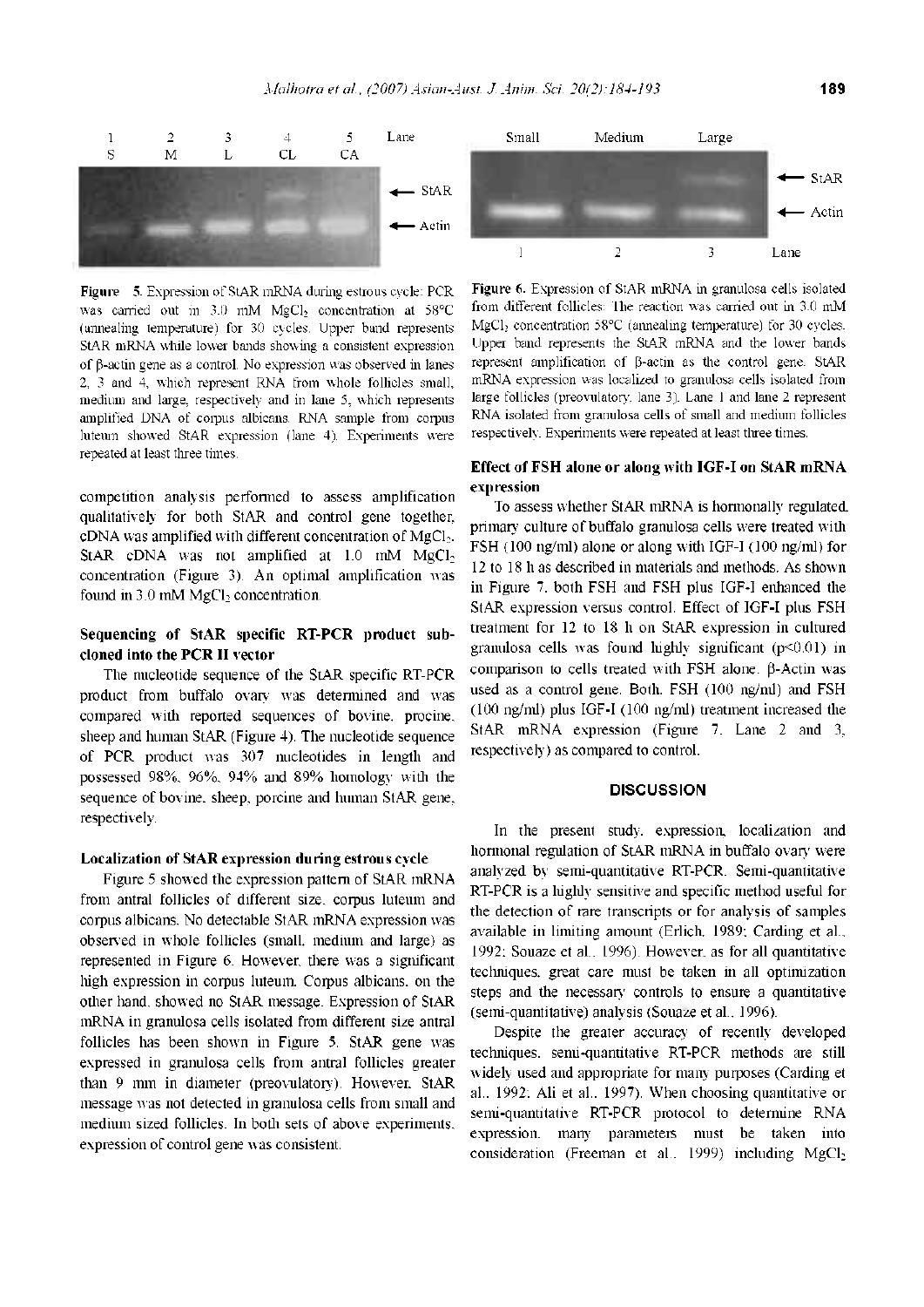

**Figure 7.** Effect of FSH (100 ng/ml) and FSH (100 ng/ml) plus IGF-I (100 ng/ml) on StAR mRNA expression in cultured granulosa cells treated for 18 h: Reaction was carried out in 3.0 mM MgCl<sub>2</sub> concentration at 58°C (annealing temperature) for 30 cycles. Both FSH (lane 2) and FSH plus IGF-I (lane 3) treatment increased StAR mRNA expression as compared to control (lane 1). Intensity of band in granulosa cells treated with FSH plus IGF-I was significantly  $(*; p<0.01)$  higher as compared to FSH treatment. IGF-I synergized the FSH stimulated StAR mRNA expression in cultured granulosa cells. Lower bands represent  $\beta$ actin as control gene which was constitutively expressed in control and treated cells. Experiments were repeated at least three times.

concentration, cycle number, primer concentration, etc. Likewise, the detail procedure was standardized for analysis of StAR mRNA level. The amplified RT-PCR product was sub-cloned in PCR vector II (*In vitro*) and sequenced to confirm the sequence of band (Figure 7).  $\beta$ -Actin was used as internal control to normalize for sample variation in total RNA content and for reaction efficiency. Reaction conditions in the reverse transcription step are mostly dependent on the enzyme and the primer of choice. The reverse transcription of total RNA was done with preferred hexamers so that PCR analysis could be performed in the same cDNA sample.  $\beta$ -Actin has been used as an internal control because it is expressed constitutively at moderately abundant levels in almost all cell types and, in general, its expression is not influenced by any hormone treatment (Foss et al., 1998).

In our system, the pattern of control gene in all samples

of RNA studied was found normal, though in certain cases, it was seen that  $\beta$ -actin amplifies a non-specific band of 200 bp (not shown). This could be probably because  $\beta$ -actin gene is expressed at a very high level, hence its amplification profile reaches a plateau much earlier than the relatively low abundant mRNA (StAR in the present case). It is also reported that  $\beta$ -actin primers can amplify certain pseudo genes (Dirnhofer et al., 1995; Raff et al., 1997; Mutimer, 1998) In order to rule out this problem, glyceraldehyde 3-phosphate dehydrogenase has been tested as a control gene, which worked best and did not affect the results (unpublished data).

StAR is an important factor in the acute regulation of steroidogenesis (King et al., 1995). In mammalian ovary, its expression is related to enhanced steroidogenic activity as a result of trophic hormone stimulation during follicular development and in the luteal phase. In bovines, expression of StAR has been shown to be limited to theca cells of nonatretic antral follicles (Bao and Garverick, 1998) including corpora lutea tissue (Pescador et al., 1996). In sheep, only faint expression of StAR mRNA was observed in preovulatory follicles by *in situ* hybridization technique (Logan et al., 2002). Spatio-temporal expression pattern of StAR in rat ovary has shown its expression confined to granulosa cells of preovulatory follicles (Ronen-Fuhrmann et al., 1998), which was later confirmed by isolation of two StAR mRNA transcripts corresponding to 3.6 and 1.6 kb (Minegishi et al., 2000). However, using semi-quantitative RT-PCR technique, in the present study, we were unable to detect StAR gene in whole follicles of various sizes in buffalo ovary and most of the expression was confined to corpus luteum. Present study also confirms the absence of detectable StAR gene in regressing corpus luteum (corpus albicans) in accordance with the previous study conducted by Hartung et al. (1995) in bovine. Pollack et al. (1997) also observed a similar result by immunostaining, where corpora albicans was not stained at all.

In concordance with the studies conducted on StAR gene expression during follicular development in rat ovary, the overall expression of StAR was shown to be localized in granulosa cells of preovulatory follicles rather than the nonovulating follicles (Ronen-Fuhrmann et al., 1998). Present study confirms its expression in preovulatory granulosa cells. No expression of StAR gene was observed in granulosa cells isolated from follicles less than 9 mm diameter. Expression pattern for StAR gene in granulosa cells showed that during follicular development, before luteinization, the preovulatory stage becomes responsive to trophic hormone resulting in increased steroidogenesis simultaneously contributing towards increased synthesis of StAR gene. Since the theca cells of follicles are tightly attached to the basement membrane during aspiration of follicular fluid, it is obvious that they may escape the fluid.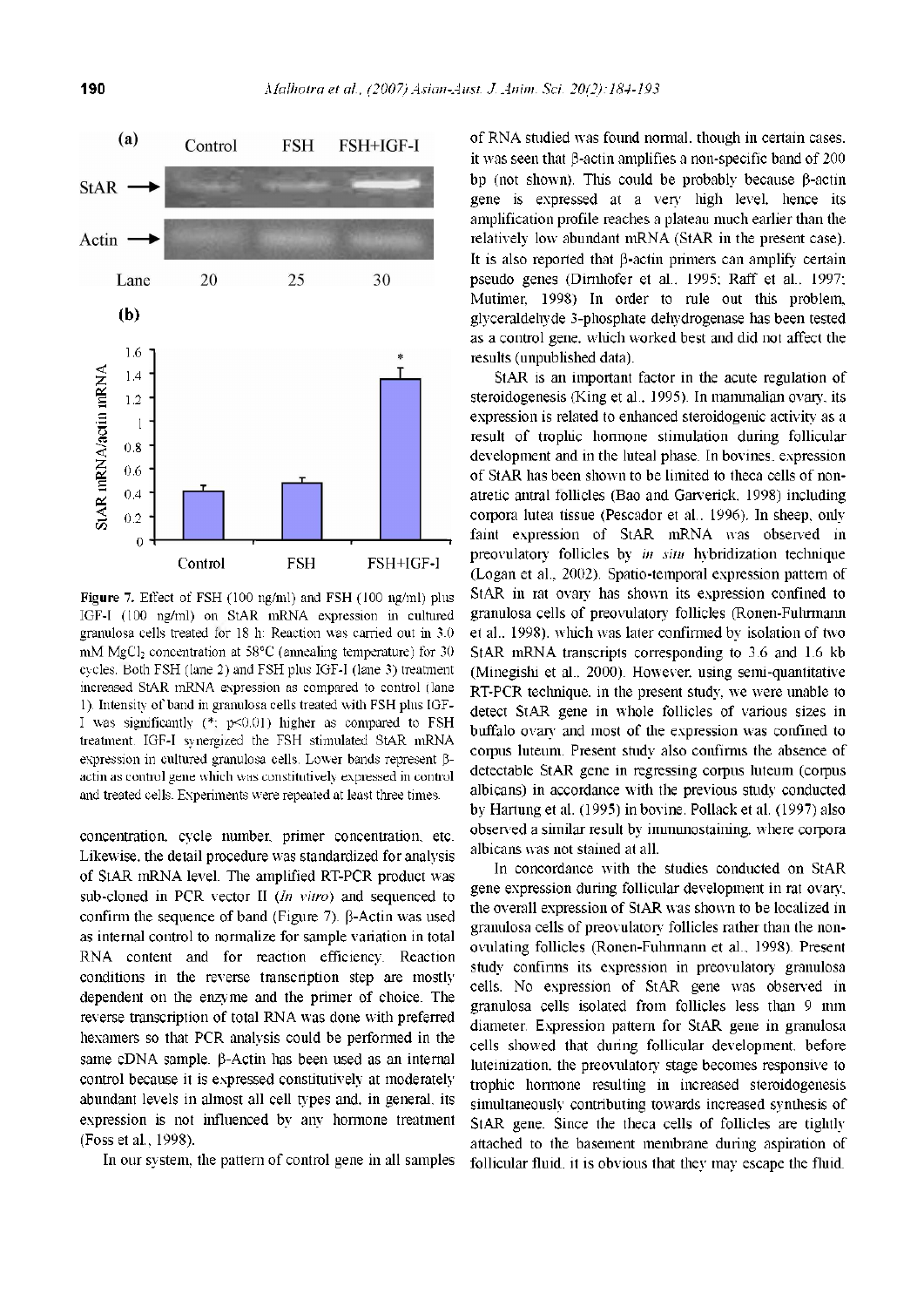Hence, present results on the expression of StAR mRNA in granulosa cells during follicular development in buffalo was an added confirmation to the sheep in which hybridization technique showed the expression of StAR in granulosa cells of large follicles greater than 4.0 mm in diameter (Logan et al., 2002).

The present study further elucidates the regulatory mechanism underlying the synergism exerted by FSH and IGF-I in stimulating StAR gene expression in differentiating granulosa cells. A number of previous studies have shown that several growth factors like GH, insulin and IGF-I (Adashi et al., 1985) and hormones like FSH (Pescador et al., 1997) and LH (Luo et al., 1998) play an important role in intraovarian regulation of follicular development in a species specific manner. When stimulated by FSH, granulosa cells express StAR mRNA and protein in primary culture (Balasubramanian et al., 1997). It could be attributed to the fact that upon trophic hormone stimulation, there is increased synthesis of estradiol and progesterone in granulosa cells in porcine (Pescador et al., 1997) and hen (Johnson et al., 2002) during follicular development. FSH stimulation elevated StAR messages in luteinized porcine granulosa cells over 6 h of treatment (Pescador et al., 1997).

Present investigation extends to study the effect of FSH alone or along with IGF-I, the two major first messenger molecules involved in maturation and differentiation of granulosa cells. Although, IGF-I is necessary for normal FSH receptor expression in the ovary (Zhou et al., 1997), it was observed that IGF-I augmentation of FSH-mediated StAR activation resulted in enhanced expression. IGF-I stimulated FSH induced StAR expression up to 6-fold, whereas treatment with FSH or IGF-I alone had a small consistent stimulatory effect in porcine granulosa cells (Balasubramanian et al., 1997).

Hormonally untreated sparingly differentiated pig granulosa cells revealed little detectable basal expression of StAR mRNA and protein (Balasubramanian et al., 1997). This finding was consistent with the observations in unstimulated bovine granulosa cells (Hartung et al., 1995). During culture, it was observed that untreated cultured granulosa cells also yield a low StAR message. Though, in our culture system, there was no case of luteinization, there are chances of cells becoming luteinized after 24 h of culture in media containing fetal bovine serum. This was reported during study of hormonal regulation in cultured bovine granulosa and theca cells by Mamluk et al. (1999).

Buffalo granulosa cells treated with FSH alone for 12 to 18 h yield a low StAR message, which was significantly increased in cells treated with FSH plus IGF-I, indicating a prominent synergism of IGF-I on FSH stimulated StAR mRNA expression. The similar synergistic action of IGF-I on FSH stimulation of StAR gene was demonstrated at the promoter level by LaVoie et al. (1999). Though a study of Eimerl and Orly (2002) demonstrated only a modestly increased effect of IGF-I on FSH stimulation of StAR mRNA in rat ovarian granulosa cells, it was later confirmed that IGF-I mediates the effect of FSH on follicular development, granulosa cell apoptosis and steroidogenesis in goat ovary (Yuansong et al., 2003). Further, it was shown that FSH and IGF-I stimulate the porcine StAR gene promoter activity (LaVoie et al., 2004). The total RNA content in culture was found consistent, since cultured granulosa cells with or without hormonal treatment showed a prominent and consistent expression of housekeeping gene. Thus, present investigation confirmed the synergistic action of IGF-I on FSH-stimulated StAR mRNA expression in cultured buffalo granulosa cells by a semi-quantitative RT-PCR technique.

## **ACKNOWLEDGEMENTS**

The author is grateful to Dr. Holly A. LaVoie, Assistant Prof. Department of Cell Biology and Developmental Biology and Anatomy, University of South Carolina School of Medicine, Columbia, South Carolina for providing primers of partial StAR gene. Authors are also very grateful to Director NDRI, Karnal for providing necessary facilities for this work. The financial assistance of JRF to Nupur Malhotra, is thankfully acknowledged.

# **REFERENCES**

- Adashi, E. Y., C. E. Resnick, A. J. D'Ercole, M. E. Svoboda and J. J. vanWyk. 1985. Insulin-like growth factors as intraovarian regulators of granulosa cell growth and function. Endocrinol. Rev. 6:400.
- Ali, S. A., I. Sarto and A. Steinkasserer. 1997. Production for PCR mimics for any semi-quantitative PCR application. Biotechniques, 6:1060-1062.
- Balasubramanian, K., H. A. LaVbie, J. C. Garmey, D. M. Stocco and J. D. Veldhius. 1997. Regulation of porcine granulosa cell steroidogenic acute regulatory protein (StAR) by insulin-like growth factor I: Synergism with follicle-stimulating hormone or protein kinase A agonist. Endocrinol. 138:433-439.
- Carding, S. R., D. Lu and K. A. Botomly. 1992. A polymerase chain reaction assay for detection and quantification of cytokine gene expression in small number of cells. J. Immunol. Methods, 151:277-287.
- Caron, K. M., Y. Ikeda, S. C. Soo, D. M. Stocco and K. L. Parker. 1997b. Characterization of the promoter region of the mouse gene encoding the steroidogenic acute regulatory protein. Mol. Endocrinol. 11:138-147.
- Chun, S. Y., H. Billig, J. L. Tilly, I. Furuta, A. Tsafriri and A. J. Hsueh. 1994. Gonadotropin suppression of apoptosis in cultured preovulatory follicles: Mediatory role of endogenous insulin-like growth factor I. Endocrinol. 135:1845-1853.
- Clark, B. J., S. C. Soo, K. M. Caron, Y. Ikeda, K. L. Parker and D. M. Stocco. 1995. Hormonal and developmental regulation of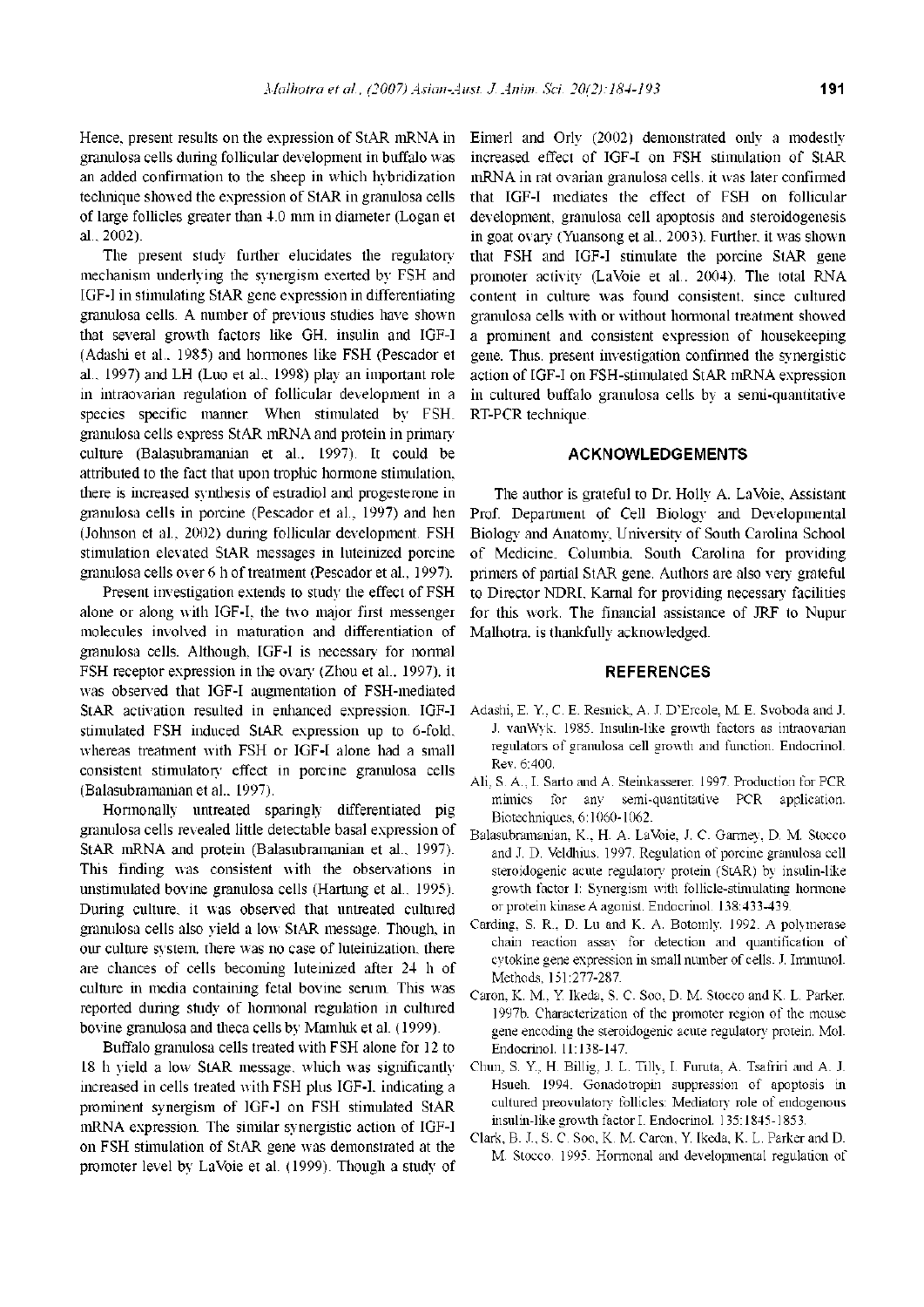the steroidogenic acute regulatory protein. Mol. Endocrinol. 9:1346-1355.

- Clark, B. J., J. Wells, S. R. King and D. M. Stocco. 1994. The purification, cloning and expression of a novel luteinizing hormone-induced mitochondrial protein in MA-10 mouse Leydig tumor cells. Characterization of the steroidogenic acute regulatory protein (StAR). J. Biol. Chem. 269:28314-28322.
- Devoto, L., P. Kohen, R. R. Gonzalez, O. Castro, I. Retamales, M. Vega, P. Carvallo, L. K. Christenson and J. F. Strauss III. 2001. Expression of steroidogenic acute regulatory protein in the human corpus luteum throughout the luteal phase. J. Clin. Endocrinol. Metab. 86(11):5633-5639.
- Dirnhofer, S., C. Berger, G. Untergasser, S. Geley and P. Berger. 1995. Human  $\beta$ -actin retropseudogenes interfere with RT-PCR. Trends in Genetics, 11:380-381.
- Eimerl, S. and J. Orly. 2002. Regulation of steroidogenic genes by insulin-like growth factor-I and follicle-stimulating hormone: Differential responses of cytochrome P450 side-chain cleavage, steroidogenic acute regulatory protein, and 3p-hydroxysteroid dehydrogenase/isomerase in rat granulosa cells. Biol. Reprod. 67:900-910.
- Erlich, H. A. 1989. PCR technologies: Principles and applications for RNA amplification. IRL Press at Oxford, UK.
- Foss, D. L., M. J. Baarsch and M. P. Murtaugh. 1998. Regulation of hypoxanthine phosphoribosyl transferase, glyceraldehyde 3 phosphate dehydrogenase and  $\beta$ -actin mRNA expression in porcine immune cells and tissues. Anim. Biotech. 9:67-78.
- Freeman, W. M., S. J. Walker and K. E. Vrema. 1999. Quantitative RT-PCR: Pitfalls and potential. Biotechniques, 26:112-125.
- Hammond, J. M., J. S. Mondschein, S. E. Samaras, S. Smith and D. R. Hagen. 1991. The ovarian insulin-like growth factor system. J. Reprod. Fertil. 43(Suppl.):199-208.
- Hartung, S., W. Rust, M. Balvers and R. Ivell. 1995. Molecular cloning and *in vivo* expression of the bovine steroidogenic acute regulatory protein. Biochem. Biophys. Res. Commun. 215:646-653.
- Johnson, A. L., E. V. Solovieva and J. T. Bridgham. 2002. Relationship between steroidogenic acute regulatory protein expression and progesterone production in hen granulosa cells during follicle development. Biol. Reprod. 67:1313-1320.
- Jolly, P. D., P. R. Smith, D. A. Heath, N. L. Hudson, S. Lun and L. A. Still. 1997. Morphological evidence of apoptosis and the prevalence of apoptotic versus mitotic cells in the membrana granulosa of ovarian follicles during spontaneous and induced atresia in ewes. Biol. Reprod. 56:837-846.
- Jolly, P. D., D. J. Tisdall, D. A. Heath, S. Lun and K. P. McNatty. 1994. Apoptosis in bovine granulosa cells in relation to steroid synthesis, cyclic adenosine 3',5'-monophosphate response to follicle-stimulating hormone and luteinizing hormone, and follicular atresia. Biol. Reprod. 51:934-944.
- Kiriakidou, M., J. M. McAllister, T. Sugawara and J. StraussIII. 1996. Expression of steroidogenic acute regulatory protein (StAR) in the human ovary. J. Clin. Endocrinol. Metab., 81:4122-4128.
- LaVoie, H. A., J. C. Garmey and J. D. Veldhuis. 1999. Mechanisms of insulin-like growth factor-I augmentation of follicle-stimulating hormone induced porcine steroidogenic acute regulatory protein gene promoter activity in granulosa

cells. Endocrinol. 140:146-153.

- LaVoie, H. A., D. Singh and Y. Y. Hui. 2004. Concerted regulation of the porcine StAR gene promoter activity by FSH and IGF-I in granulosa cells involves GATA-4 and C/EBP{beta}. Endocrinol. (In Press).
- Logan, K. A., J. L. Juengel and K. P. McNatty. 2002. Onset of steroidogenic enzyme gene expression during ovarian follicular development in sheep. Biol. Reprod. 66:906-916.
- Luo, L., H. Chen, D. M. Stocco and B. R. Zirkin. 1998. Leydig cell protein synthesis and steroidogenesis in response to acute stimulation by luteinizing hormone in rats. Biol. Reprod. 59:263-270.
- Mamluk, R., Y. Gerber and R. Meidan. 1999. Hormonal regulation of messenger ribonucleic acid expression for steroidogenic factor 1, steroidogenic acute regulatory protein, and cytochrome P450 side-chain cleavage in bovine luteal cells. Biol. Reprod. 60:628-634.
- Minegishi, T., M. Tsuchiya, T. Hirakawa, K. Abe, K. Inoue, T. Mizutani and K. Miyamoto. 2000. Expression of steroidogenic acute regulatory protein (StAR) in rat granulosa cells. Life Sci. 67:1015-1024.
- Mutimer, H., N. Deacon, S. Crowe and S. Sonza. 1998. Pitfalls of processed pseudogenes in RT-PCR. Biotechniques, 24:585-588.
- Oonk, R. B., J. S. Krasnow, W. G. Beattie and J. S. Richards. 1989. Cyclic AMP-dependent and independent regulation of cholesterol side-chain cleavage P450 (P450scc) in rat ovarian granulosa cells and corpora lutea. J. Biol. Chem. 264:21934 21942.
- Palumbo, A. and J. Yeh. 1994. *In situ* localization of apoptosis in the rat during follicular atresia. Biol. Reprod. 51:888-895.
- Pescador, N., A. Houde, D. M. Stocco and B. D. Murphy. 1997. Follicle-stimulating hormone and intracellular second messengers regulate steroidogenic acute regulatory protein messenger ribonucleic acid in luteinized porcine granulosa cells. Biol. Reprod. 57:660-668.
- Pescador, N., K. Soumano, D. M. Stocco, C. A. Price and B. D. Murphy. 1996. Steroidogenic acute regulatory protein in bovine Corpora lutea. Biol. Reprod. 55:485-491.
- Pilon, N., I. Daneau, C. Brisson, J. F. Ethier and J. G. Lussier. 1997. Porcine and bovine steroidogenic acute regulatory protein (StAR) gene expression during gestation. Endocrinol. 138:1085-1091.
- Pollack, S. E., E. E. Furth, C. B. Kallen, F. Arakane, M. Kiriakidou, K. F. Kozarsky and J. Strauss III. 1997. Localization of the steroidogenic acute regulatory protein in human tissues. J. Clin. Endocrinol. Metab. 82:4243-4251.
- Raff, T., M. van der Giet, D. Endemann, T. Wiederholt and M. Paul. 1997. Design and testing of  $\beta$ -actin primers for RT-PCR that donot co-amplify processed pseudogenes. Biotechniques, 23:456-460.
- Ronen-Fuhrmann, T., R. Timberg, S. R. King, K. H. Hales, D. B. Hales, D. M. Stocco and J. Orly. 1998. Spatio-Temporal expression patterns of steroidogenic acute regulatory protein (StAR) during follicular development in rat ovary. Endocrinol. 139:303-315.
- Sambrook, K. J., E. F. Fritsch and T. Maniatis. 1989. Molecular cloning : A Laboratory manual,  $2<sup>nd</sup>$  Edn. (Ed. N. Irwin, N. Ford, C. Nolan and M. Fergusson). Cold Spring Harbor Laboratory